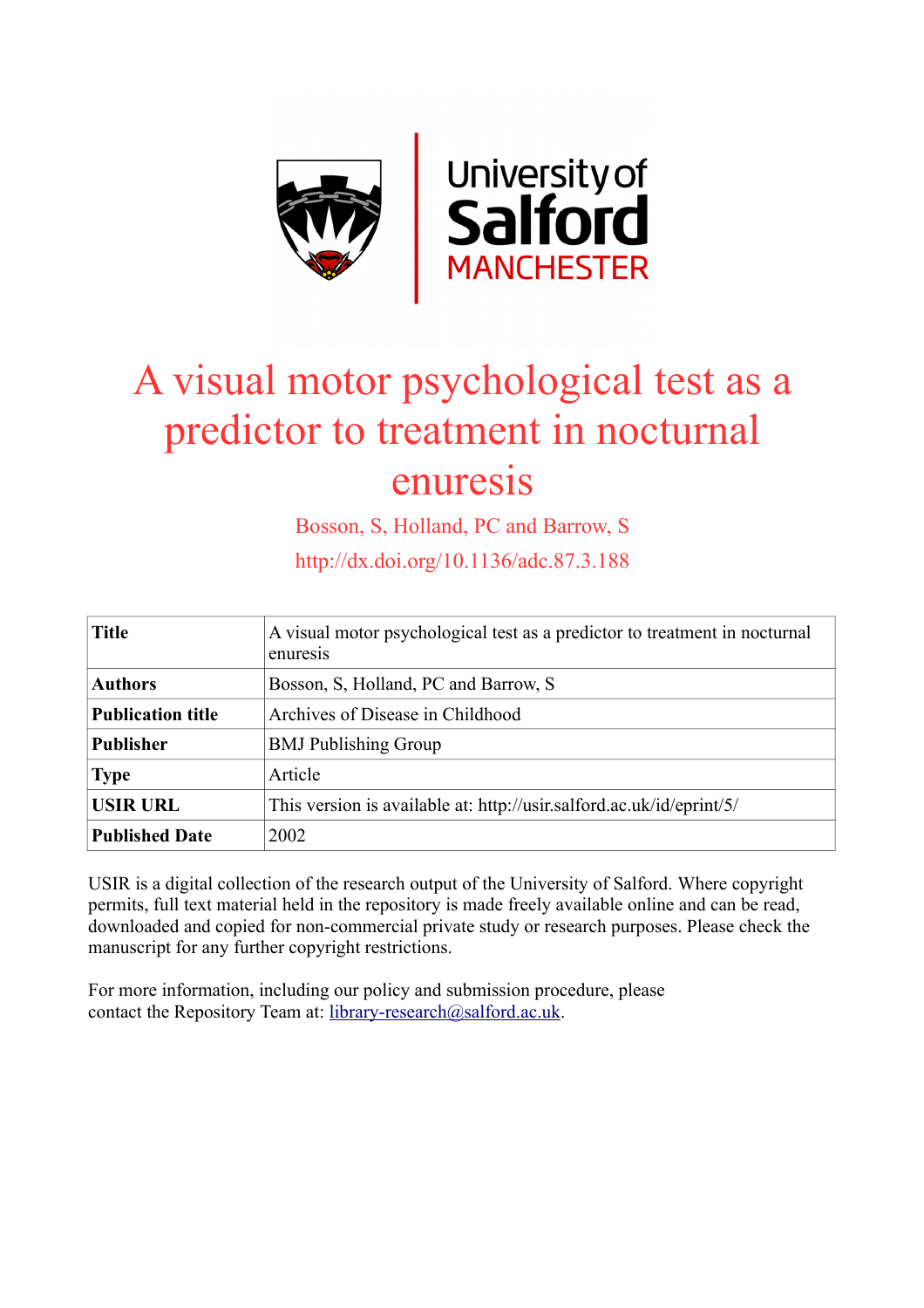

### **treatment in nocturnal enuresis A visual motor psychological test as a predictor to**

S Bosson, P C Holland and S Barrow

doi:10.1136/adc.87.3.188 Arch. Dis. Child. 2002;87;188-191

**<http://adc.bmj.com/cgi/content/full/87/3/188>** Updated information and services can be found at:

These include:

| <b>References</b>                | This article cites 8 articles, 3 of which can be accessed free at:<br>http://adc.bmj.com/cgi/content/full/87/3/188#BIBL                                                                                      |
|----------------------------------|--------------------------------------------------------------------------------------------------------------------------------------------------------------------------------------------------------------|
| <b>Rapid responses</b>           | You can respond to this article at:<br>http://adc.bmj.com/cgi/eletter-submit/87/3/188                                                                                                                        |
| <b>Email alerting</b><br>service | Receive free email alerts when new articles cite this article - sign up in the box at the<br>top right corner of the article                                                                                 |
| <b>Topic collections</b>         | Articles on similar topics can be found in the following collections<br>Other Endocrinology (620 articles)<br>Other Neurology (3652 articles)<br>Other Psychiatry (885 articles)<br>Children (1809 articles) |

**Notes**

**<http://www.bmjjournals.com/cgi/reprintform>** To order reprints of this article go to: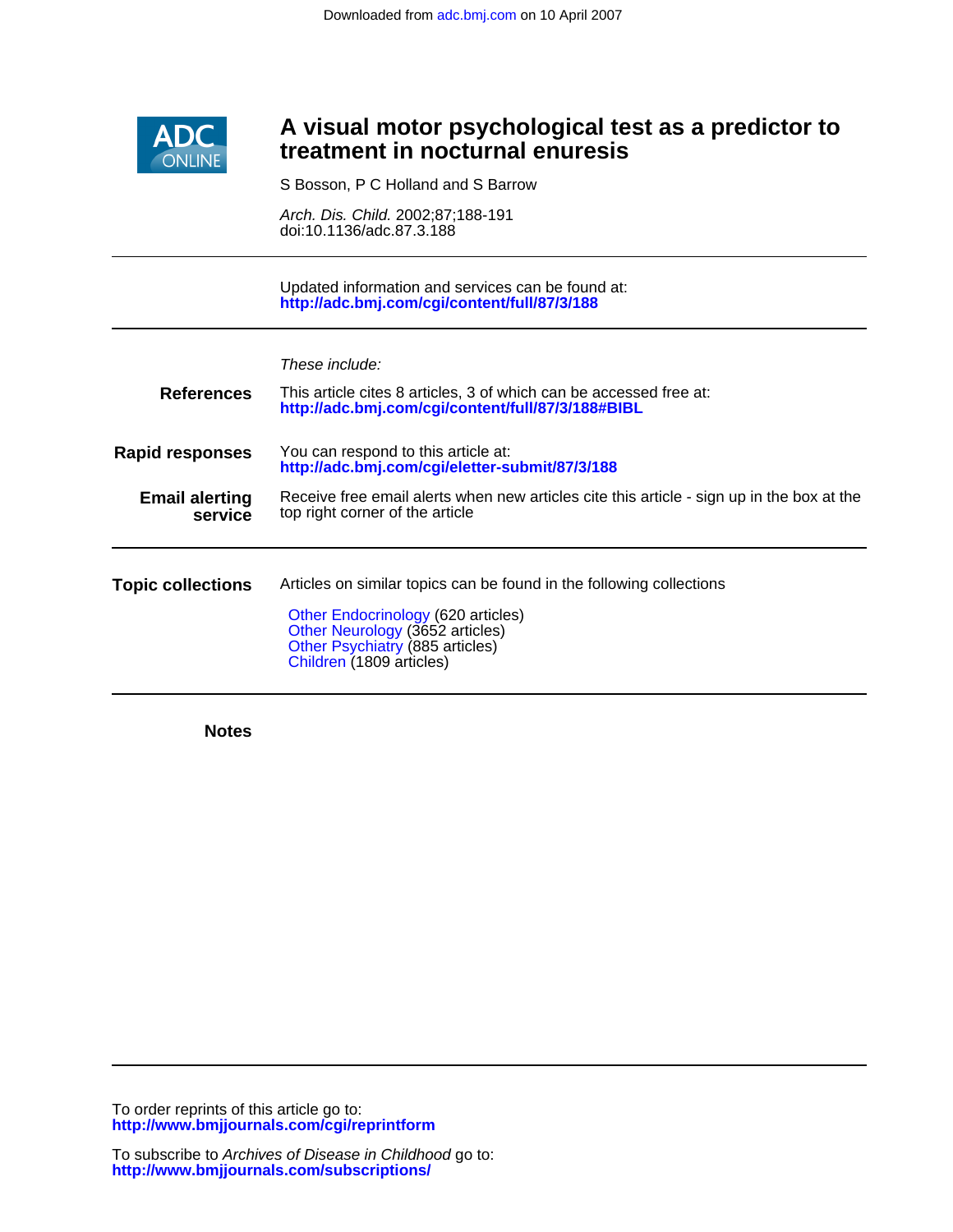.............................................................................................................................

#### ORIGINAL ARTICLE

## A visual motor psychological test as a predictor to treatment in nocturnal enuresis

#### S Bosson, P C Holland, S Barrow

Arch Dis Child 2002;87:188–191

Background and Aims: The neurological control of bladder function and the ability to be dry at night involves not only the acquisition of normal daytime control, but also the establishment of a circadian rhythm in vasopressin release and the ability to arouse to a full bladder during sleep. We postulated that in some children there might be a delay in maturation of the normal neurological pathways involved in establishment of nocturnal continence and examined this by using a specific neuropsychological test.

Methods: Children attending an established nocturnal enuresis clinic were examined using the Rey– Osterrieth test to assess the presence or absence of boundary errors in both copy and memory reproductions. The results of the test were scored independently and blind to the response to treatment with the vasopressin analogue DDAVP.

authors' affiliations ....................... Correspondence to:

See end of article for

Dr P Holland, Department of Paediatrics, Room 142, B Floor, Clarendon Wing, Belmont Grove, Leeds General Infirmary, Leeds LS2 9NS, UK; philip.holland@leedsth.nhs.uk

Accepted 23 April 2002 ....................... Results: A significant association was found between boundary type errors and response to DDAVP, with non-responders making significantly more errors. No child with three or more errors responded to DDAVP. Using this test, the ability to predict response to treatment was 70%.

Conclusions: It is postulated that the Rey–Osterrieth test, through the presence or absence of boundary errors, reflects a delay in maturation and/or a disorganisation of the retinal-hypothalamic-cortical pathways in the brain. The association previously described with growth hormone neurosecretory dysfunction syndrome would be compatible with this.

The mechanisms underlying the normal postnatal development of bladder control are not fully understood. It is clear, however, that the central nervous system must play a role in converting the process from a reflex action he mechanisms underlying the normal postnatal development of bladder control are not fully understood. It is clear, however, that the central nervous system must play a role in under voluntary control. A delay in this process has been postulated as a cause of nocturnal enuresis in some children.

Butler and Holland have summarised factors involved in the aetiology of nocturnal enuresis into a three systems model suggesting that the treatment of nocturnal enuresis requires an understanding of these three components: a failure to produce vasopressin at night, bladder instability, and a failure to wake to a full bladder.<sup>2</sup> Each component of the three systems may be influenced by endogenous or exogenous factors. Therefore to obtain night time continence it not only requires an intact neurological pathway as for daytime continence, but the ability to develop a circadian release of vasopressin at night and to wake from sleep if urine production exceeds bladder capacity. The aetiological factors described above suggest that a disorder in the neurological pathway at any point in the visual-hypothalamic-pituitary axis and the locus coerulus and bladder could result in enuresis.

The Rey–Osterrieth figure test (fig 1) is a neuropsychological test devised in 1941 by Andre Rey and used in children by Osterrieth in 1946. It has been widely used in the neuropsychological and clinical psychological assessment of children, and allows assessment of a variety of cognitive processes, including planning and organisational skills and problem solving strategies, as well as perceptual, motor, and memory functions. Waber and Holmes studied children's reproduction of the Rey–Osterrieth figure and determined the developmental change children make in both copying and recalling the figure.<sup>3</sup> Andronikoff-Sanglade et al, using this test, noted that specific, previously unrecognised boundary type errors, were highly concordant ( $p < 0.0005$ ) with the growth hormone neurosecretory dysfunction syndrome.<sup>4</sup> These are children who have normal growth hormone response to specific stimulation tests but have low endogenous



Figure 1 The Rey-Osterrieth figure.

nocturnal secretion.<sup>5</sup> These boundary type errors described by Andronikoff-Sanglade *et al* are not featured as part of the normal developmental changes and were a coincidental finding when studying children with short stature. These errors were unrelated to developmental or intelligence quotient.

We postulated that some children with nocturnal enuresis might have similar findings with a neuronal developmental abnormality affecting the visual-hypothalamic-pituitary axis. The study therefore examined children with nocturnal enuresis comparing those responsive and unresponsive to treatment with the vasopressin analogue DDAVP.

#### **METHODS**

Children were recruited from an established nocturnal enuresis clinic run at Leeds General Infirmary. They were entered into the study if they fulfilled the following criteria: 7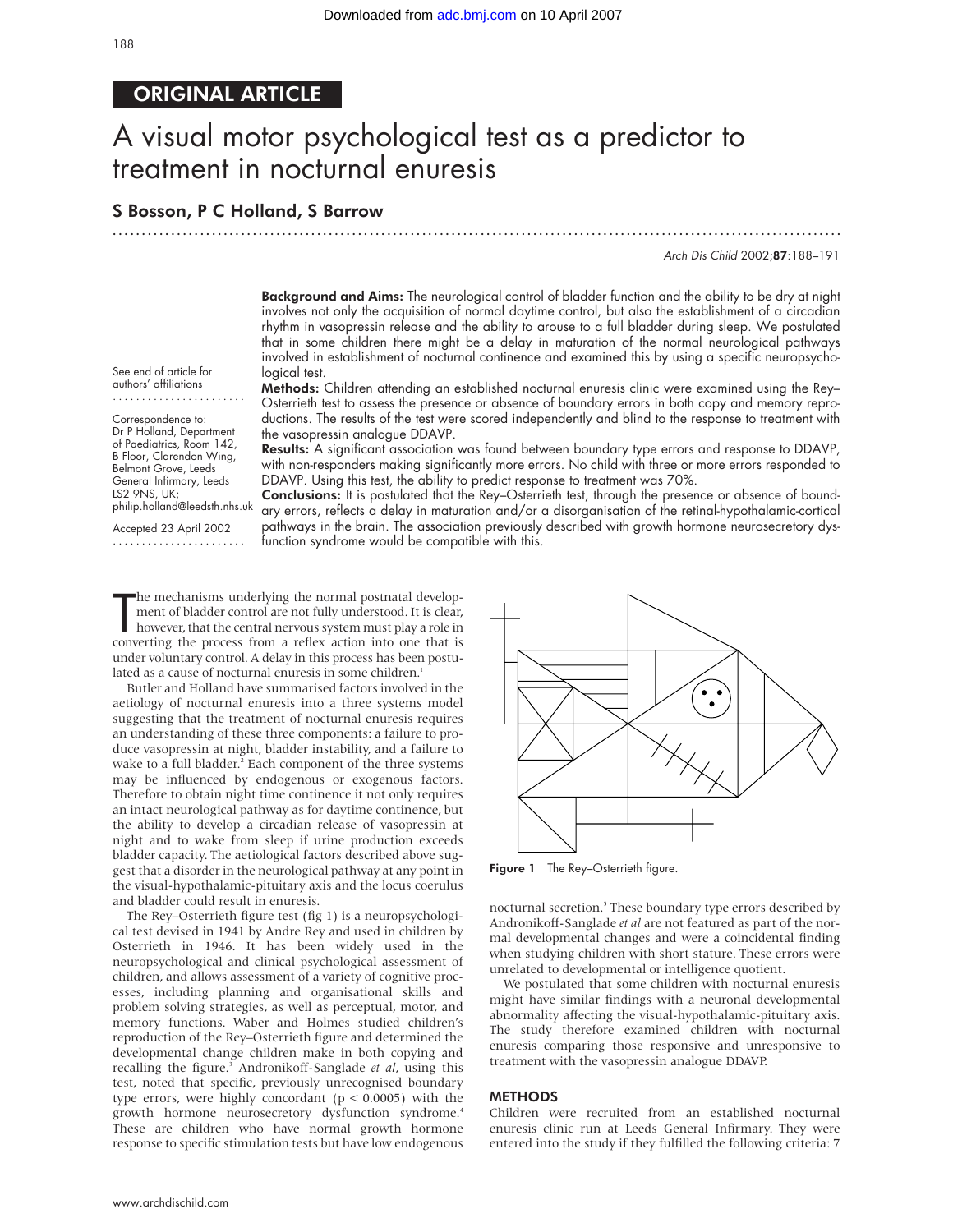

| Item                       | Item number | Description                                                                            |
|----------------------------|-------------|----------------------------------------------------------------------------------------|
| Main rectangular structure |             | Absent (several disconnected elements scattered around)                                |
|                            |             | Open (one or more sides missing)                                                       |
|                            | 3           | Crossed by an incongruous line                                                         |
|                            |             | (discounting slight crossings at angles and junctions)                                 |
| External details           |             | Detached from main structure                                                           |
|                            |             | Included in main structure                                                             |
| Internal details           |             | Entirely disconnected from adjacent elements                                           |
|                            |             | Cross main structure boundary                                                          |
|                            | 8           | Placed on top of another main structural element or<br>incongruously crossed by a line |

Cut off point 2. Rey–Osterrieth figure contains one or more errors in the copy reproduction only. Cut off point 3. Rey–Osterrieth figure contains three or more boundary errors in either copy or memory reproductions.

| <b>Table 2</b> Details of each group     |               |                |                             |
|------------------------------------------|---------------|----------------|-----------------------------|
|                                          | Retrospective | Prospective    | <b>Difference</b>           |
| Number recruited                         | 15            | 19             |                             |
| Mean age (SD)                            | 13.3(1.71)    | 9.3(2.10)      | $t = 5.97$<br>p<0.0001      |
| Male/female                              | 12/3          | 14/5           | Fisher exact<br>p=0.99      |
| Response to DDAVP                        | 8             | $\overline{7}$ | $\chi^2 = 0.38$<br>$p=0.54$ |
| Number committing error (copy or memory) | 8             | 15             | Fisher exact<br>$p=0.15$    |
| Mean height % (SD)                       | 57.7 (31.47)  | 56.6 (31.08)   | $E = 0.10$<br>p=0.98        |

|                                                                          | Errors |                                                                      |  |      |     |  |
|--------------------------------------------------------------------------|--------|----------------------------------------------------------------------|--|------|-----|--|
|                                                                          | O      |                                                                      |  | $3+$ | Any |  |
| Children making errors in either copy or memory reproduction             |        |                                                                      |  |      |     |  |
| Responds to DDAVP                                                        |        |                                                                      |  |      |     |  |
| No response to DDAVP                                                     | 3      | 3                                                                    |  |      |     |  |
| (for comparison of 0 errors with 1+ errors, Fisher exact p=0.0301;       |        |                                                                      |  |      |     |  |
| for comparison of $0-2$ errors with $3+$ errors, Fisher exact $p=0.0005$ |        |                                                                      |  |      |     |  |
| Children making errors in copy reproduction only                         |        |                                                                      |  |      |     |  |
| Responds to DDAVP                                                        | 13     | 2                                                                    |  |      |     |  |
| No response to DDAVP                                                     |        |                                                                      |  |      |     |  |
|                                                                          |        | (for comparison of 0 errors with 1+ errors, $\chi^2$ =9.95, p=0.002) |  |      |     |  |

years or over with primary monosymptomatic nocturnal enuresis and on average greater than four wet nights per week; in fulltime education with no statement of educational need; no known neurological or urological problem; and gave informed consent. Two groups of children were entered: a retrospective group, who were already on treatment, and a prospective group, who were recruited during the study.

The Rey–Osterrieth figure test was administered in two parts. Firstly the child was asked to copy the figure on a blank piece of paper the same size as the model. As each section was finished, the child was handed a different coloured pencil and a note made of the colour sequence. There is no time limit for

completion. Once finished both the figure and the child's reproduction were removed from sight and approximately three minutes spent talking about unrelated issues. The child was then asked to draw the figure from memory onto a same size blank sheet of paper using a pencil with no colour change. The child is not forewarned of the task.

The figures were scored on the basis of the boundary type errors first described by Andronikoff-Sanglade and qualitative analysis of the Rey–Osterrieth figure was performed using three cut off points (table 1). One author (SB) completed the scoring after each child was allocated a random number. The author was, consequently, blind to which child was being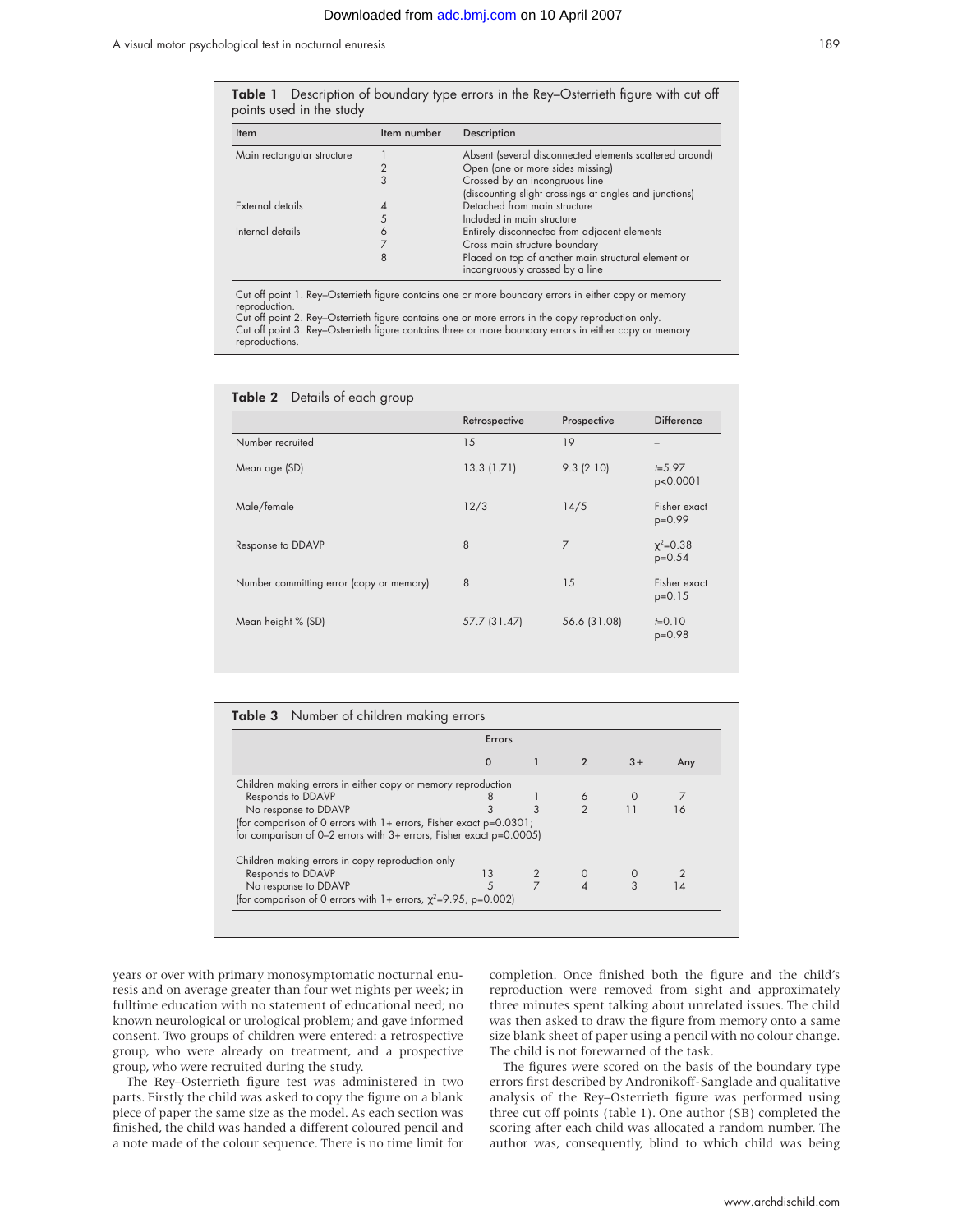|                                      | Cut off points |            |            |
|--------------------------------------|----------------|------------|------------|
|                                      |                | 2          | 3          |
| Sensitivity (%)                      | 53             | 87         | 100        |
| Specificity (%)                      | 84             | 74         | 58         |
| Positive predictive value (%)        | 73             | 72         | 65         |
| Negative predictive value (%)        | 70             | 88         | 100        |
| Likelihood ratio for positive result | 3.31           | 3.35       | 2.38       |
| Pre-test probability (%)             | 41             | $\Delta$ 1 | $\Delta$ 1 |
| Post-test probability (%)            | 70             | 70         | 62         |



Figure 2 Copy reproduction of the Rey–Osterrieth figure by a 12 year old boy who made no boundary type errors and responded to DDAVP.

scored and did not know their response to DDAVP. Every fifth test was remarked to establish the level of intrapersonal variation in marking.

One author (PH), who was blind to the results of the psychological test, determined the child's response to treatment with DDAVP. Success was defined as more than 10 out of 14 nights on average dry, representing at least an 80% improvement in dry nights.

#### RESULTS

A total of 34 children were recruited to the study, 15 in the retrospective group and 19 in the prospective group. Table 2 gives details of each group. The groups differed only in terms of age, although there was no significant difference in terms of boundary type errors (Mann–Whitney test, z = −1.21,  $p = 0.226$ ). The two groups were consequently combined for analysis. Although there was a significant difference between ages in the responders (12.3 years) and non-responders (10.0 years) (Mann–Whitney  $z = -2.43$ ,  $p = 0.015$ ), there was no significant association between age and overall number of boundary errors (Spearman  $r = -0.264$ ,  $p = 0.13$ ). There was no significant difference in age between those who fell above or below the three cut off points, outlined in table 1. Mean ages below and above "cut off point 1" were 11.6 and 10.8 years (Mann–Whitney  $z = −0.78$ ,  $p = 0.44$ ), "point 2" 11.7 and 10.3 years ( $z = -1.43$ ,  $p = 0.15$ ), and "point 3" 11.7 and 9.7 years ( $z = -1.93$ ,  $p = 0.054$ ).

A significant association was found between boundary type errors and response to DDAVP, with non-responders making significantly more errors (Mann–Whitney test,  $z = -2.99$ ,  $p = 0.003$ ). In both copy and memory task, 11 children (32%) of 34) studied made no errors at all, four (12%) made one error, eight (24%) made two errors, and 11 (32%) made three or more errors. In copy reproduction, only 18 (53% of 34) made no error, nine (26%) made one error, four (12%) two errors, and three (9%) made three or more errors. Highly significant



Figure 3 (A) Copy reproductions of the Rey-Osterrieth figure by a 12 year old boy who made boundary type errors and did not respond to DDAVP. (B) Memory reproduction of the Rey–Osterrieth figure with boundary type errors. The arrows indicate the type of boundary error (see table 2).

differences were found between responders and nonresponders using these cut off points (table 3). No child with three or more errors responded to DDAVP. Table 4 shows the ability to predict response to treatment.

Figures 2 and 3 show the reproductions of the Rey– Osterrieth figure completed by two 12 year old boys. In fig 2 the child made no errors and responded to DDAVP. In fig 3A and B the child made errors in both the copy and memory reproductions and did not respond to DDAVP.

#### **DISCUSSION**

Andronikof-Sanglade made a chance observation during routine assessment of children with growth hormone neurosecretory dysfunction syndrome, noting specific boundary type errors on the Rey–Osterrieth test. This test is independent of development (age) or intelligence and has been validated by Andronikof-Sanglade. We postulated that this test may reflect delayed development in the neuronal pathways related to the midbrain and hypothalamic-pituitary axis, and therefore may be abnormal in children with primary enuresis. In children with nocturnal enuresis we showed that those children unresponsive to DDAVP had a highly significant increase in boundary type errors, independent of growth.

Jarvelin has reported that children with poor linear growth were more likely to have nocturnal enuresis. Devitt *et al*, using a generalised linear model analysis, showed that the shorter